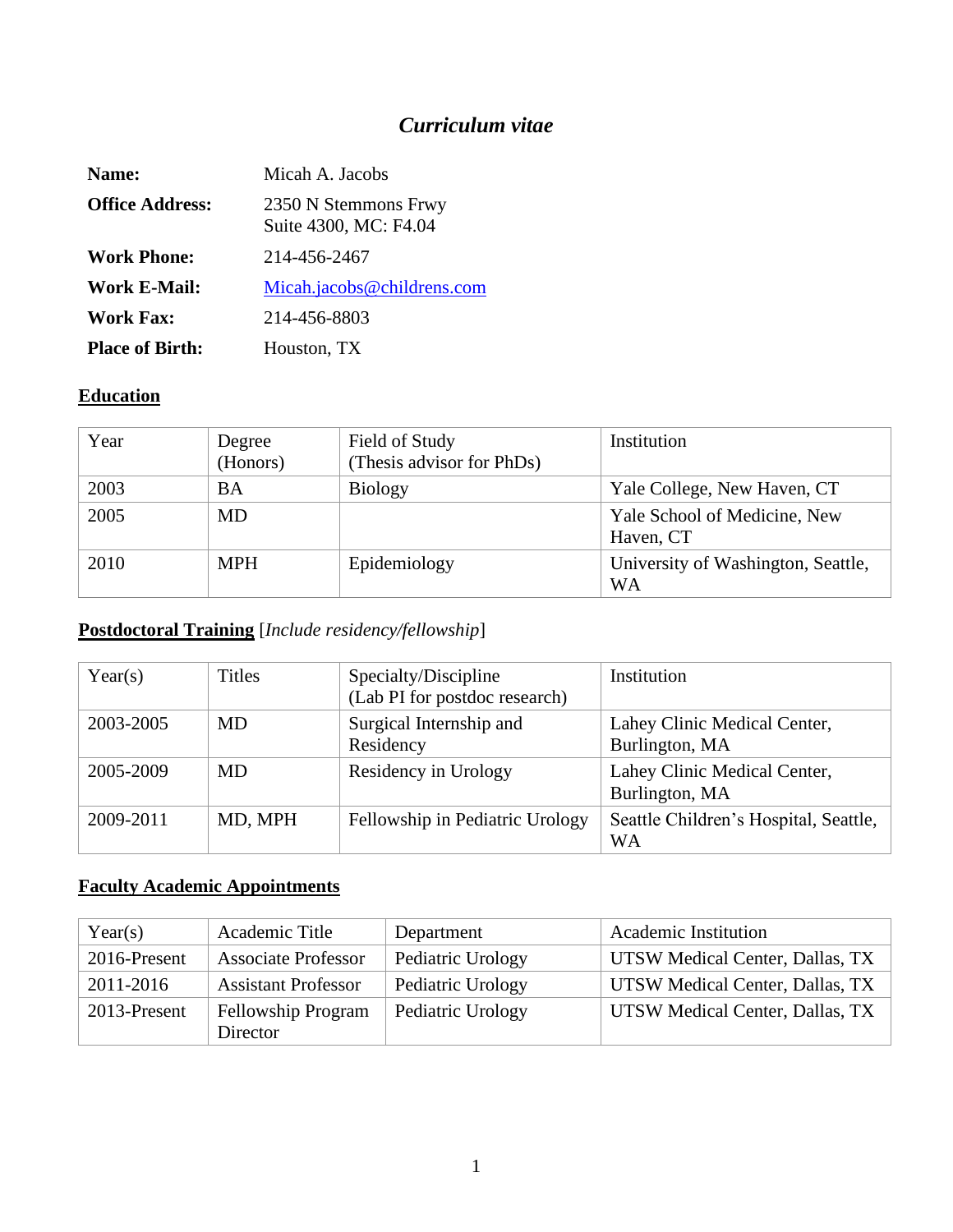### **Current Licensure and Certification**

**Licensure** 2011-Present Texas Medical License

Board and Other Certification 2013 American Board of Urology Certified Diplomate 2015 American Board of Urology Diplomate with certification in Pediatric Urology

#### **Honors and Awards**

| Year | Name of Honor/Award                                                          | <b>Awarding Organization</b>        |
|------|------------------------------------------------------------------------------|-------------------------------------|
| 2005 | <b>Award for Excellence</b><br>in Teaching                                   | Tufts University School of Medicine |
| 2014 | <b>Castle Connolly Top</b><br>Doctor                                         | <b>Castle Connolly Medical Ltd</b>  |
| 2014 | Super Doctors 2014<br><b>Texas Rising Star</b>                               | <b>Texas Monthly Magazine</b>       |
| 2015 | Super Doctors 2015<br><b>Texas Rising Star</b>                               | <b>Texas Monthly Magazine</b>       |
| 2015 | <b>Best Pediatric</b><br>Specialists in Dallas                               | D Magazine                          |
| 2015 | Young Leadership<br><b>Position: Maimonides</b><br><b>Medical Delegation</b> | <b>Israel Bonds</b>                 |
| 2016 | Super Doctors 2016<br><b>Texas Rising Star</b>                               | <b>Texas Monthly Magazine</b>       |
| 2016 | <b>Best Pediatric</b><br>Specialists in Dallas                               | D Magazine                          |
| 2017 | <b>Best Pediatric</b><br>Specialists in Dallas                               | D Magazine                          |
| 2018 | <b>Best Pediatric</b><br>Specialists in Dallas                               | D Magazine                          |

### **Appointments at Hospitals/Affiliated Institutions**

| <u>Past</u> |                                      |                     |                                         |
|-------------|--------------------------------------|---------------------|-----------------------------------------|
| Year(s)     | Position Title                       | Department/Division | Institution                             |
| 2012-2014   | Consulting<br>Privileges             | Urology             | Centennial Medical Center,<br>Plano, TX |
| 2012-2014   | <b>Active Courtesy</b><br>Privileges | Urology             | Baylor Medical Center,<br>Dallas, TX    |
| Current     |                                      |                     |                                         |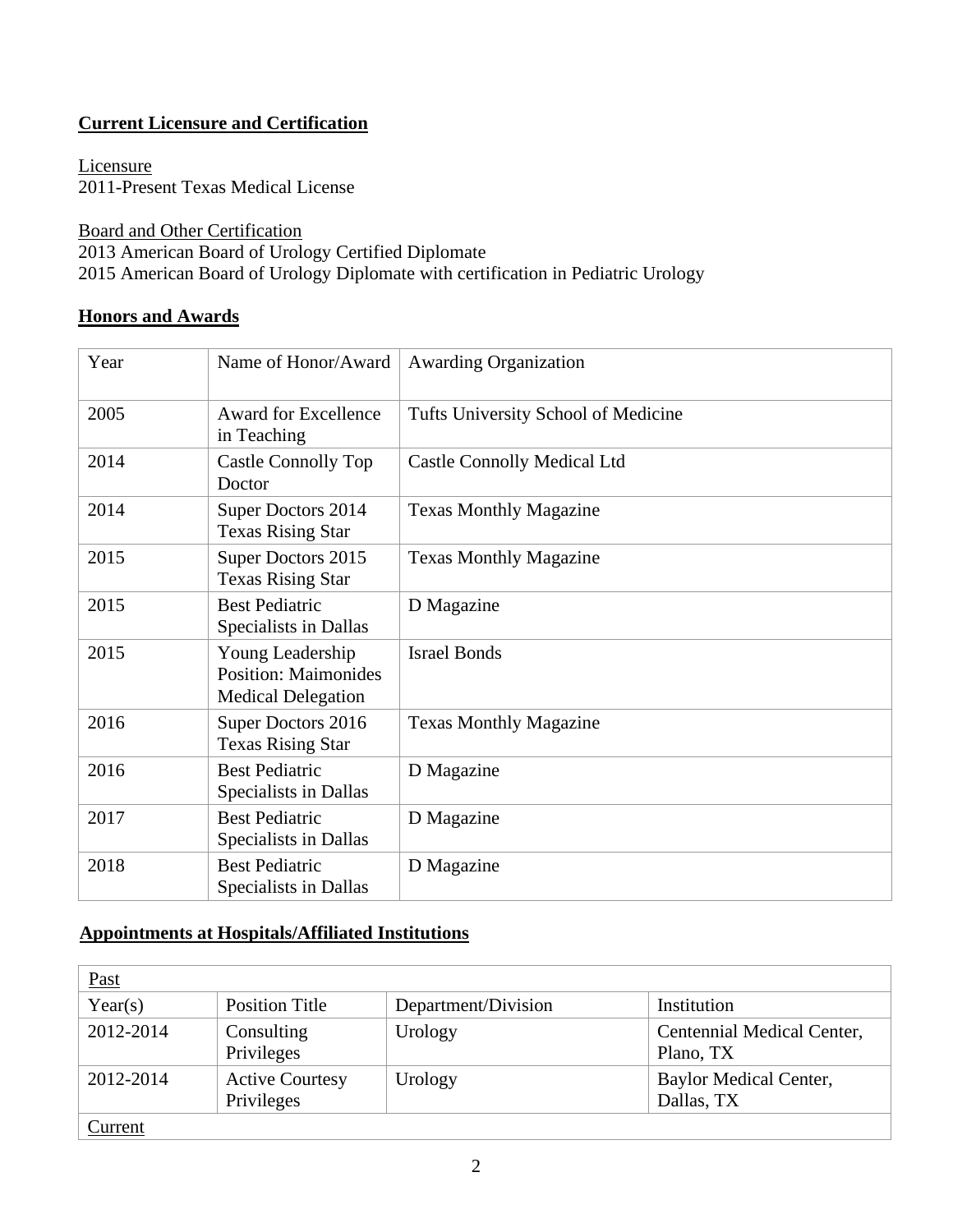| Year(s)      | <b>Position Title</b>       | Department/Division | Institution                                                                 |
|--------------|-----------------------------|---------------------|-----------------------------------------------------------------------------|
| 2011-Present | <b>Active Privileges</b>    | Pediatric Urology   | Children's Health, Dallas,<br><b>TX</b>                                     |
| 2012-Present | <b>Courtesy Privileges</b>  | Surgery             | Medical City, Dallas, TX                                                    |
| 2012-Present | Consulting<br>Privileges    | Urology             | Texas Scottish Rite Hospital,<br>Dallas, TX                                 |
| 2012-Present | <b>Associate Privileges</b> | Urology             | <b>Texas Health Presbyterian</b><br>Hospital, Dallas/Rockwall,<br><b>TX</b> |
| 2012-Present | <b>Active Privileges</b>    | Urology             | <b>Trinity Mother Frances</b><br>Hospital, Tyler, TX                        |

### **Other Professional Positions** *[Industry, foundation, private practice]*

| - -<br>ar(s) | $\mathbf{r}$<br>Title | *10 n |
|--------------|-----------------------|-------|
|              |                       |       |

# **Major Administrative/Leadership Positions** *[Do not include Professional Society positions]*

| Year(s)      | <b>Position Title</b>                             | Institution                     |
|--------------|---------------------------------------------------|---------------------------------|
| 2013-Present | Fellowship Program Director, Pediatric<br>Urology | UTSW Medical Center, Dallas, TX |
| 2014-Present | Medical Director, Rockwall Expansion<br>Project   | Children's Health, Dallas, TX   |
| 2014-Present | <b>Medical Advisory Committee</b>                 | Children's Health, Dallas, TX   |

### **Committee Service (***Member, unless noted otherwise) [Do not include Professional Society positions]*

| Year(s)         | Name of Committee                                                         | Institution/Organization                           |
|-----------------|---------------------------------------------------------------------------|----------------------------------------------------|
| <b>UTSW</b>     |                                                                           |                                                    |
| 2013-Present    | Clinical Competency Committee for the<br><b>Urology Residency Program</b> | UTSW Medical Center, Dallas, TX                    |
| 2015            | <b>Pediatric Practice Strategic Planning</b><br>Committee-Workgroup 2     | UTSW Medical Center, Dallas, TX                    |
| <b>Hospital</b> |                                                                           |                                                    |
| 2012-2014       | <b>Clinical Decision Support Committee</b>                                | Children's Health, Dallas, TX                      |
| 2013-2015       | Catheter Associated UTI Prevention Workgroup                              | Children's Health, Dallas, TX                      |
| 2015            | Physician and Research EMR Steering<br>Committee                          | Texas Scottish Rite Hospital, Dallas,<br><b>TX</b> |
| 2018-Present    | Joint ambulatory operations committee                                     | UTSW Medical Center, Dallas, TX                    |
| State/Regional  |                                                                           |                                                    |
|                 |                                                                           |                                                    |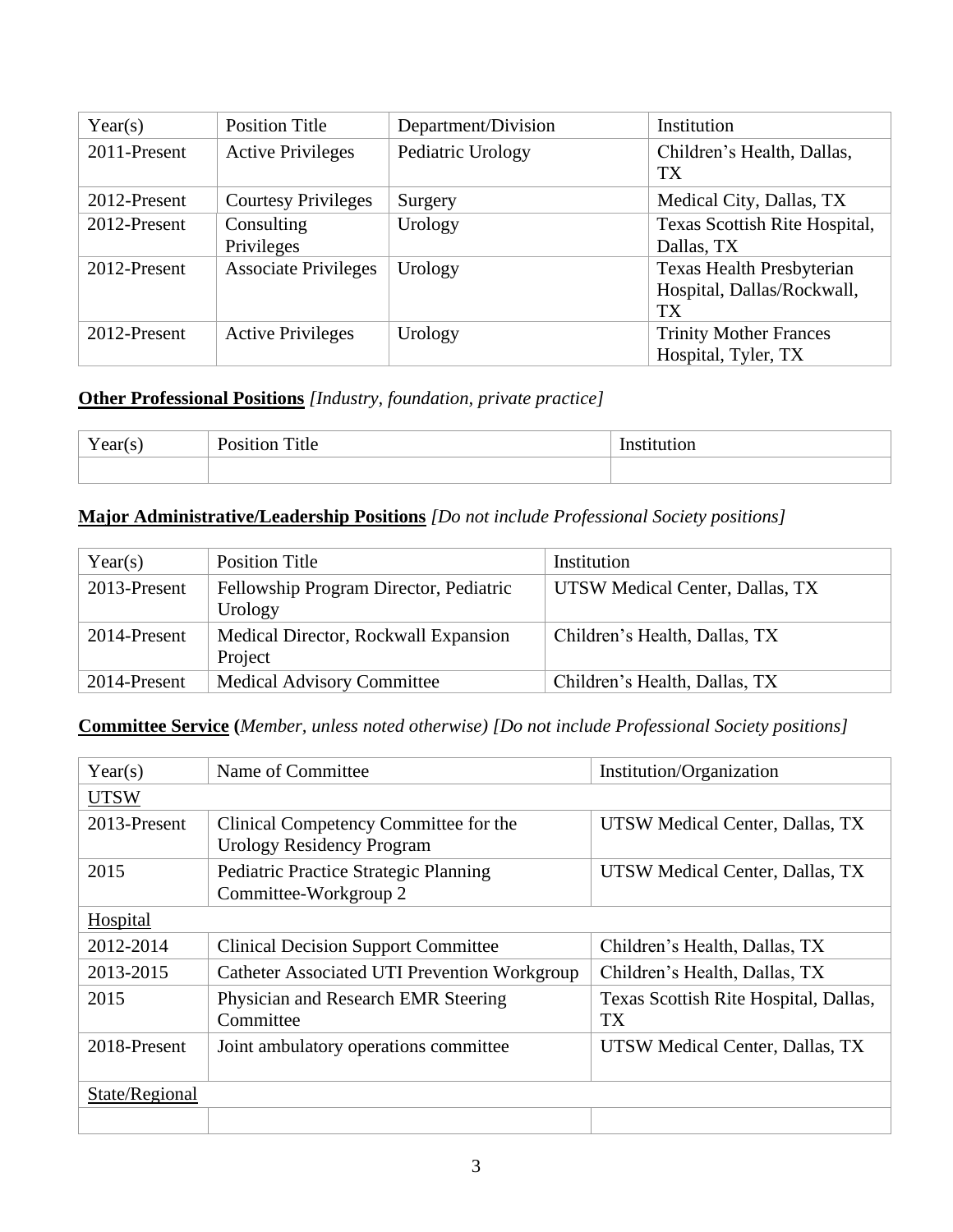| National/International |                                                |                                                                     |
|------------------------|------------------------------------------------|---------------------------------------------------------------------|
| Year(s)                | Name of Committee                              | Institution/Organization                                            |
| 2014-Present           | Urology Oral Board Prep Committee              | American Board of Urology                                           |
| 2015-Present           | <b>AUA Oral Board Review Course</b>            | <b>American Urological Association</b>                              |
| 2015-Present           | <b>AUA Abstract Review Committee Team</b>      | American Urological<br>Association/Society for Pediatric<br>Urology |
| 2016-Present           | <b>SCS AUA Abstract Review Committee Team</b>  | South Central Section of the<br>American Urological Association     |
| 2019-Present           | 2020 U.S. News & World Report Working<br>Group | Children's Health, Dallas, TX                                       |

**Professional Societies** *[List all society committees, leadership, and course leadership roles here*]

| Dates        | Society Name, member                                     |
|--------------|----------------------------------------------------------|
| 2006-Present | <b>American Urological Association</b>                   |
| 2012-Present | Pediatric Society of Greater Dallas                      |
| 2012-Present | Society for Pediatric Urology                            |
| 2012-Present | South Central Section of American Urological Association |
| 2012-Present | <b>Dallas County Medical Society</b>                     |
| 2012-Present | <b>Texas Medical Association</b>                         |
| 2014-Present | Society for Fetal Urology                                |
|              |                                                          |

# **Grant Review Activities**

| Year(s) | Name of Review Committee | Organization |
|---------|--------------------------|--------------|
|         |                          |              |

## **Editorial Activities**

| Year(s)                           | <b>Journal Name</b>              |  |
|-----------------------------------|----------------------------------|--|
| <b>Assistant Associate Editor</b> |                                  |  |
| 2017                              | <b>Urology Case Reports</b>      |  |
| <b>Editorial Board</b>            |                                  |  |
|                                   |                                  |  |
| Ad Hoc Reviewer                   |                                  |  |
| 2010-Present                      | Journal of Urology               |  |
| 2012-Present                      | Journal of Pediatric Urology     |  |
| 2014-Present                      | American Journal of Managed Care |  |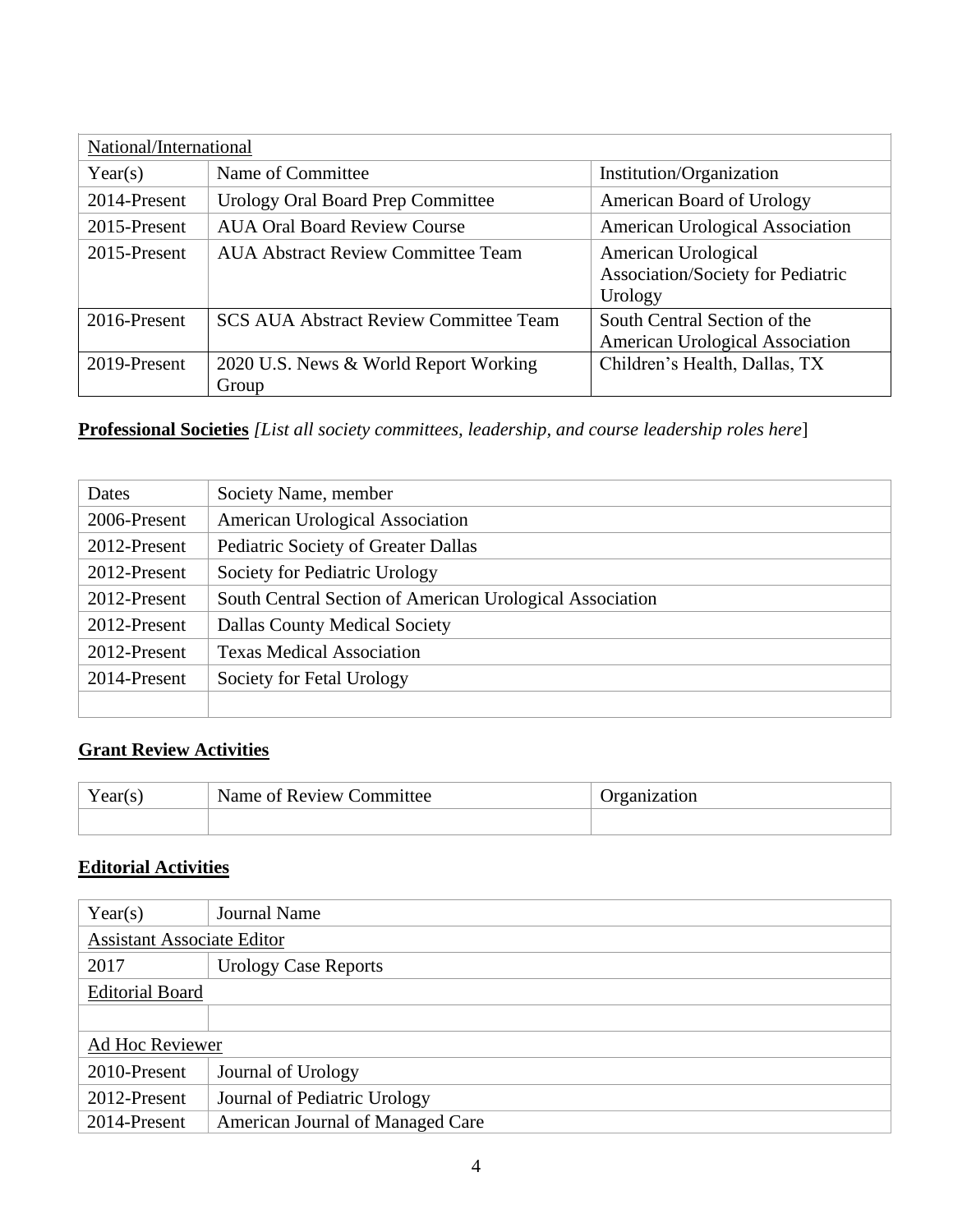# **Invited Lectures** [*Since last promotion/appointment*]

| Year(s)        | Title                                                                                                                                               | Location         |
|----------------|-----------------------------------------------------------------------------------------------------------------------------------------------------|------------------|
| International  |                                                                                                                                                     |                  |
| 2019           | Robotic Assisted Laparoscopic Ureteral<br>Reimplant: Why the controversy?<br>Does a Robotic Approach to the Neurogenic<br><b>Bladder Make Sense</b> | Bogota, Colombia |
| National       |                                                                                                                                                     |                  |
| 2013           | Nihilism and the Pediatric Varicocele                                                                                                               | Omaha, NE        |
| 2013           | Evolving Care of the Spina Bifida Patient                                                                                                           | Omaha, NE        |
| 2019           | <b>SFU Case Presentations</b>                                                                                                                       | Atlanta, GA      |
| 2019           | University of Chicago Pediatric Robotic<br><b>Urological Course</b>                                                                                 | Atlanta, GA      |
| 2019           | "How I Do It" Video - Topic: Mini Inguinal<br>Incision for Ureteroureterostomy                                                                      | Scottsdale, AZ   |
| 2019           |                                                                                                                                                     | Columbus, OH     |
| Regional/Local |                                                                                                                                                     |                  |
| 2012           | Haltalin Pediatric Conference: Urinary Tract<br>Infections in Children                                                                              | Plano, TX        |
| 2012           | Paul Peters Symposium: Pediatric Urologic<br>Emergencies                                                                                            | Dallas, TX       |
| 2012           | Physical Medicine and Rehabilitation Grand<br>Rounds: Urologic Approach to the Patient with<br>Neurogenic Bladder                                   | Dallas, TX       |
| 2013           | Spina Bifida Association Education Day:<br>Evolving Care of the Spina Bifida Patient                                                                | Plano, TX        |
| 2013           | Grand Rounds Trinity Mother Francis: Febrile<br>UTI's in Children                                                                                   | Tyler, TX        |
| 2013           | Paul Peters Symposium: Long Term Care of the<br>Spina Bifida Patient                                                                                | Dallas, TX       |
| 2013           | <b>CMC Trauma Grand Rounds: Traumatic Renal</b><br>and Bladder Injuries in Children                                                                 | Dallas, TX       |
| 2014           | Grand Rounds Medical City: Update on<br>Management of Pediatric Febrile UTI                                                                         | Dallas, TX       |
| 2015           | Paul Peters Symposium: Management of the<br><b>Undescended Testis</b>                                                                               | Dallas, TX       |
| 2016           | Paul Peters Symposium: Hypospadias Panel                                                                                                            | Dallas, TX       |
| 2017           | Haltalin Pediatric Conference: Pediatric Urology<br>for the Pediatrician                                                                            | Dallas, TX       |

## **Technological and Other Scientific Innovations**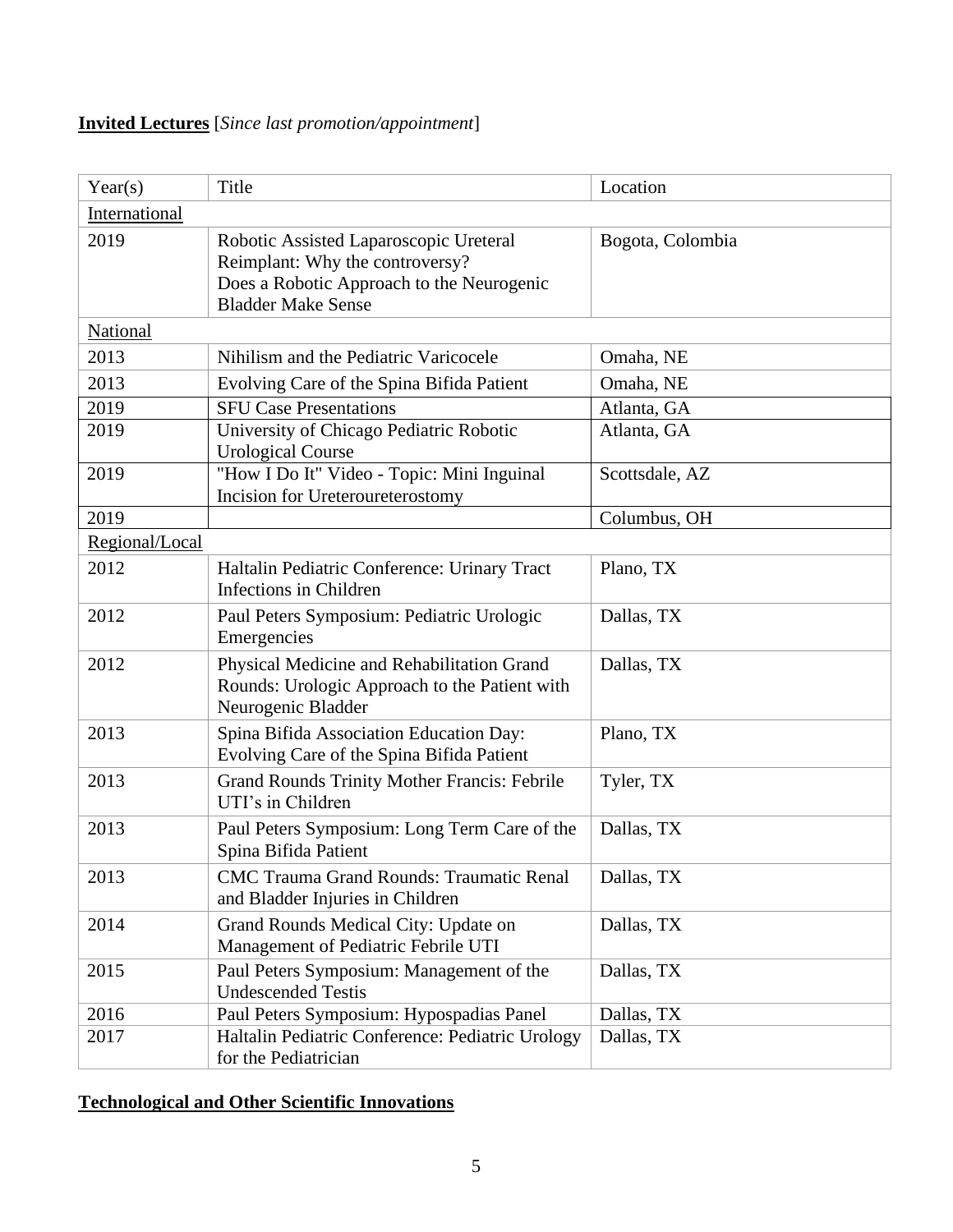Innovation

Patent, if any, pending or awarded /If described in print/on web, provide citation

#### **Service to the Community**

| Year(s)                                                                                                                                                                                                                                                                                      | Role                                        | Organization or institution           |
|----------------------------------------------------------------------------------------------------------------------------------------------------------------------------------------------------------------------------------------------------------------------------------------------|---------------------------------------------|---------------------------------------|
| May include a brief, one-sentence description of each role if needed (optional)                                                                                                                                                                                                              |                                             |                                       |
|                                                                                                                                                                                                                                                                                              |                                             |                                       |
| 2012-Present                                                                                                                                                                                                                                                                                 | Leadership positions on multiple committees | Temple Emanu-El, Dallas,<br><b>TX</b> |
| Schlinger Ethics Symposium Committee 2012-2015 (Chair 2013-14)<br>Annual event at Temple Emanuel with 3-4 invited speakers<br>Multi-congregational Learning Circle (2013-2014)<br>Cantorial Search Committee (2015)<br>The temple is currently seeking to fill its senior cantorial position |                                             |                                       |
| 2015-2018                                                                                                                                                                                                                                                                                    | Member Board of Trustees                    | Temple Emanu-El, Dallas,<br><b>TX</b> |
| Temple Emanuel Dallas is the largest reform congregation in the southwest United States.                                                                                                                                                                                                     |                                             |                                       |

### **Bibliography**

**Peer-Reviewed Publications** *(List in chronological order with complete pagination. Authors should be listed in the same order as they appear in the published article. Do not include abstracts or submitted works.)*

### Original Research Articles

| 1. | Baumgart E, Cohen MS, Silva Neto B, Jacobs MA, Wotkowicz C, Rieger-Christ KM, Biolo         |
|----|---------------------------------------------------------------------------------------------|
|    | A, Zeheb R, Loda M, Libertino JA, Summerhayes IC. Identification and prognostic             |
|    | significance of an epithelial-mesenchymal transition expression profile in human bladder    |
|    | tumors. Clin Cancer Res. 2007 Mar 15; 13(6):1685-94. PMID: 17363521                         |
| 2. | <b>Jacobs MA, Wotkowicz C, Baumgart E, Neto BS, Rieger-Christ KM, Bernier T, Cohen MS,</b>  |
|    | Libertino JA, Summerhayes IC. Epidermal growth factor receptor status and the response of   |
|    | bladder carcinoma cells to erlotinib. J Urol. 2007 Oct; 178(4):1510-4. PMID: 17707060       |
| 3. | Silva Neto B, Smith GL, Mandeville JA, Vanni AJ, Wotkowicz C, Rieger-Christ KM,             |
|    | Baumgart E, Jacobs MA, Cohen MS, Zeheb R, Loda M, Libertino JA, Summerhayes IC.             |
|    | Prognostic significance of altered p120ctn expression in bladder cancer. BJU Int. 2008 Mar; |
|    | 101(6):746-52. PMID: 17922855                                                               |
| 4. | Jacobs MA, Hotaling JM, Mueller BA, Koyle M, Rivara F, Voelzke BB. Conservative             |
|    | management vs early surgery for high grade pediatric renal trauma-do nephrectomy rates      |
|    | differ? J Urol. 2012 May; 187(5):1817-22. PMID: 22424678                                    |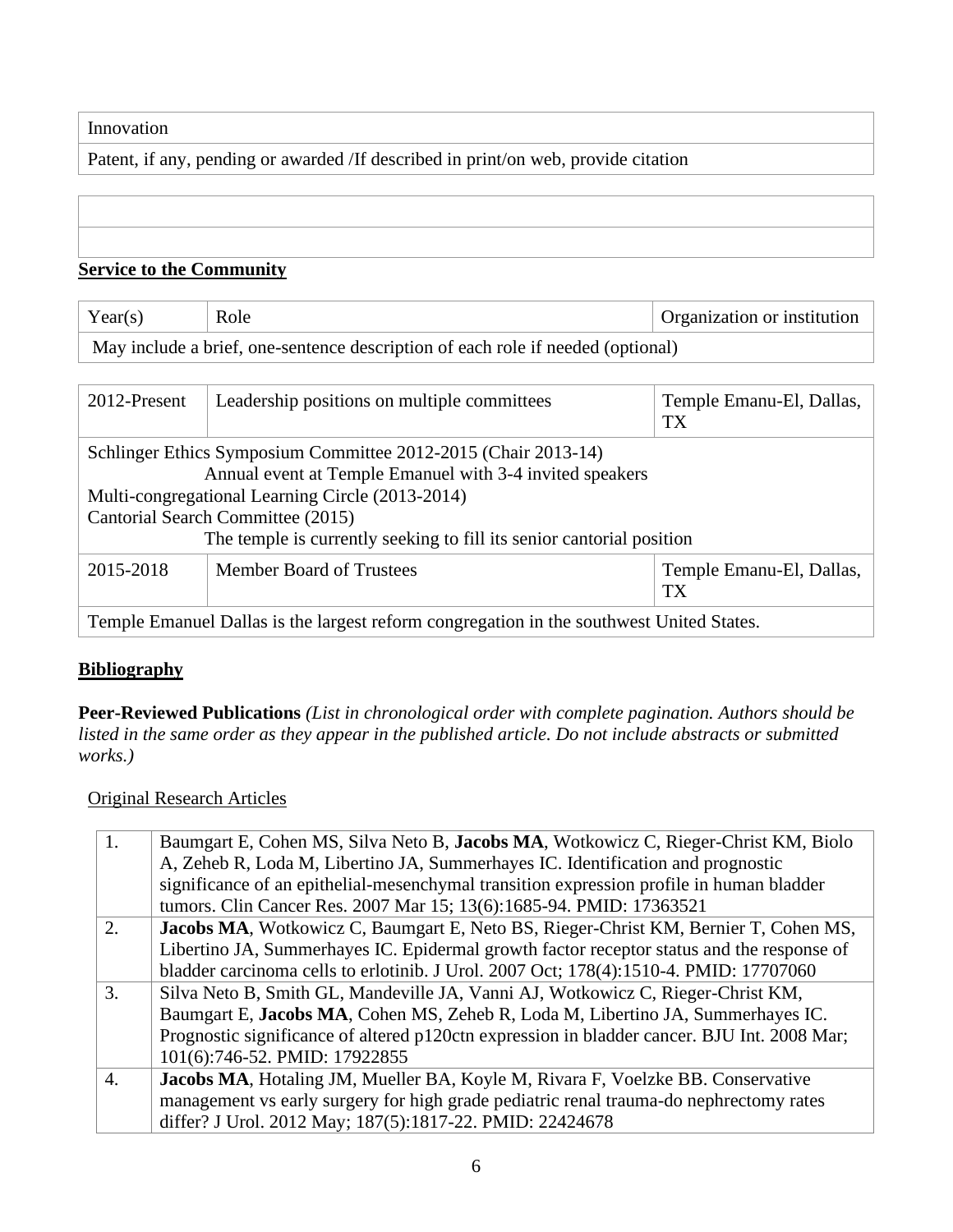| 5.  | Shnorhavorian M, Jacobs MA, Stearns G, Mingin G, Koyle MA. Practice variation and                                                                                     |
|-----|-----------------------------------------------------------------------------------------------------------------------------------------------------------------------|
|     | clinical confusion regarding undescended testes and retractile testes among primary care                                                                              |
|     | respondents: a multi-regional survey study in the United States. Pediatr Surg Int. 2012 June;                                                                         |
|     | 28(6):635-9. PMID: 22552759                                                                                                                                           |
| 6.  | Jacobs MA, Avellino AM, Shurtleff D, Lendvay TS. Reinnervating the penis in spina bifida                                                                              |
|     | patients in the United States: Illioinguinal-to-dorsal-penile neurorrhaphy in two cases. J Sex                                                                        |
|     | Med. 2013 Jul; 10(10):2593-7. PMID: 23844557                                                                                                                          |
| 7.  | Snodgrass WT, Villanueva C, Jacobs MA, Gargollo PC. Upper Tract Changes in Patients                                                                                   |
|     | with Neurogenic Bladder and Sustained Pressures >40 cm Following Bladder Neck Surgery                                                                                 |
|     | without Augmentation. J Pediatr Urol. 2014 Aug;10 (4):744-8 PMID: 24566376                                                                                            |
| 8.  | Baker LA, Jacobs MA, Grimsby GM. Medical and dietary interventions for preventing                                                                                     |
|     | recurrent urinary stones in children. Cochrane Database of Systemic Reviews 2014, Issue 8.                                                                            |
|     | Art No.: CD011252                                                                                                                                                     |
| 9.  | Snodgrass WT, Villanueva CA, Gargollo PC, Jacobs MA. New hydronephrosis and/or                                                                                        |
|     | vesicoureteral reflux after bladder outlet surgery without augmentation in 75 children with                                                                           |
|     | neurogenic bladder. J Pediatr Urol. 2014 Oct; 10(5):906-10. PMID: 24680474                                                                                            |
| 10. | Grimsby GM, Merchant Z, Jacobs MA, Gargollo PC. Laparoscopic-Assisted                                                                                                 |
|     | Ureteroureterostomy for Duplication Anomalies in Children. J Endourol. 2014 Oct;                                                                                      |
|     | 28(10):1173-7. PMID: 25010444                                                                                                                                         |
| 11. | Dwyer ME, Grimsby GM, Farber NJ, Stephany HA, Schneck FX, Ost MC, Gargollo PC,<br>Jacobs MA, Cannon Jr. GM. Preliminary Evaluation of the Impact of Bowel Preparation |
|     | Prior to Reconstructive Urologic Surgery on Perioperative Measures & Postoperative                                                                                    |
|     | Complications in Pediatric Myelomeningocele Patients with Neurogenic Bladder & Bowel.                                                                                 |
|     | Can J Urol. 2014 Nov. Epub ahead of print                                                                                                                             |
| 12. | Grimsby GM, Voelzke B, Hotaling J, Sorensen MD, Koyle M, Jacobs MA. Demographics of                                                                                   |
|     | Pediatric Renal Trauma. J Urol. 2014 Nov; 192(5):1498-502. PMID: 24907442                                                                                             |
| 13. | Jacobs MA, Lo MD, Lendvay TS. Painless Pediatric Priapism and Cough. Pediatric                                                                                        |
|     | Emergency Care. 2015 Jan; 31(1) 36-38. PMID: 25285386                                                                                                                 |
| 14. | Grimsby GM, Dwyer ME, Jacobs MA, Ost MC, Schneck FX, Cannon GM, Gargollo PC.                                                                                          |
|     | Multi-Institutional Review of Outcomes of Robot-Assisted Laparoscopic Extravesical                                                                                    |
|     | Ureteral Reimplantation. J Urol. 2015 May; 193(5 Suppl):1791-5. PMID: 25301094                                                                                        |
| 15. | Grimsby GM, Jacobs MA, Gargollo PC. A Comparison of Complications of Robotic                                                                                          |
|     | Assisted Laparoscopic versus Open Appendicovesicstomy in Children. J Urol. 2015 Sep;                                                                                  |
|     | 194(3):772-6. PMID: 25758609                                                                                                                                          |
| 16. | Grimsby GM, Jacobs MA, Gargollo PC. Success of Laparoscopic Robotic Assisted                                                                                          |
|     | Approaches to UPJ Obstruction Based on Pre-Operative Renal Function. J Endourol. 2015                                                                                 |
|     | Aug; 29(8):874-7. PMID: 25815580                                                                                                                                      |
| 17. | Grimsby, GM, Keays MA, Villanueva C, Bush NC, Snodgrass WT, Gargollo PC, Jacobs                                                                                       |
|     | MA. Non-absorbable Sutures are Associated with Lower Recurrence Rates in Laparoscopic                                                                                 |
|     | Percutaneous Inguinal Hernia Litigation. J Pediatr Urol. 2015 Oct; 11(5):275.e1-4. PMID:                                                                              |
|     | 26233553                                                                                                                                                              |
| 18. | Grimsby GM, Menon V, Schlomer BJ, Baker LA, Adams R, Gargollo PC, Jacobs MA. Long                                                                                     |
|     | Term Outcomes of Bladder Neck Reconstruction without Augmentation Cystoplasty in<br>Children. J Urol. 2016 Jan; 195 (1):155-61. PMID: 26173106                        |
| 19. | Armstrong WR, Jacobs MA, Grimsby GM. Pediatric Priapism Secondary to                                                                                                  |
|     | Psychotherapeutic Medications. Urology. 2015 Aug; 86(2): 376-8. PMID: 26199163                                                                                        |
|     |                                                                                                                                                                       |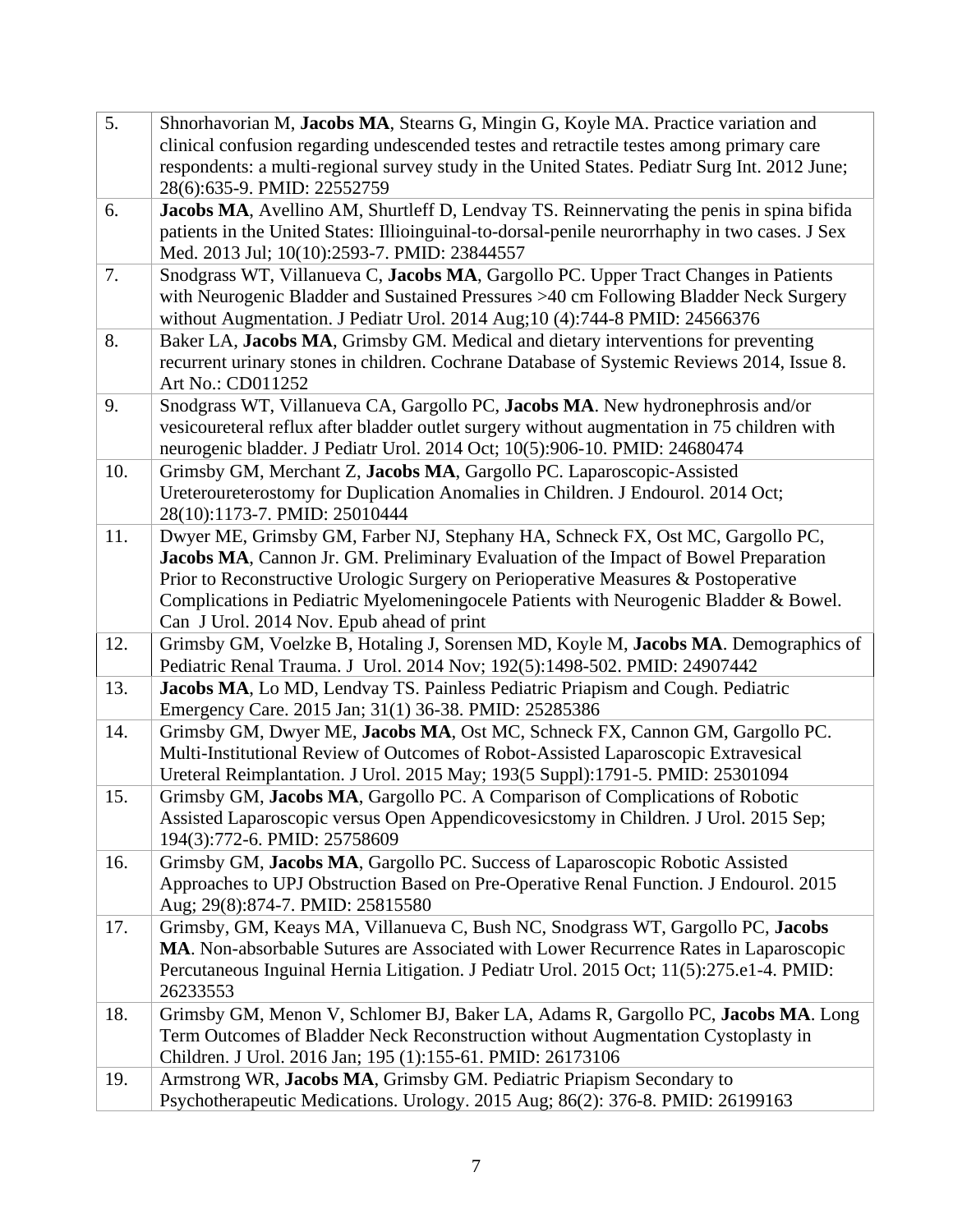| 20. | Grimsby GM, Menon VS, Gargollo PC, Jacobs MA, Schlomer BJ. Peri-Operative and Short         |
|-----|---------------------------------------------------------------------------------------------|
|     | Term Outcomes of Robotic Versus Open Bladder Neck Procedures in Patients with               |
|     | Neurogenic Incontinence. J Urol. 2016 Apr; 195 (4P1): 1088-92 PMID: 26626215                |
| 21. | Schlomer, BJ et al. Transscrotal Near Infrared Spectroscopy as a Diagnostic Test for Testis |
|     | Torsion in Pediatric Acute Scrotum: A Prospective Comparison to Gold Standard Diagnostic    |
|     | Test Study. J Urol. 2017 Sep; 198(3): 694-701.                                              |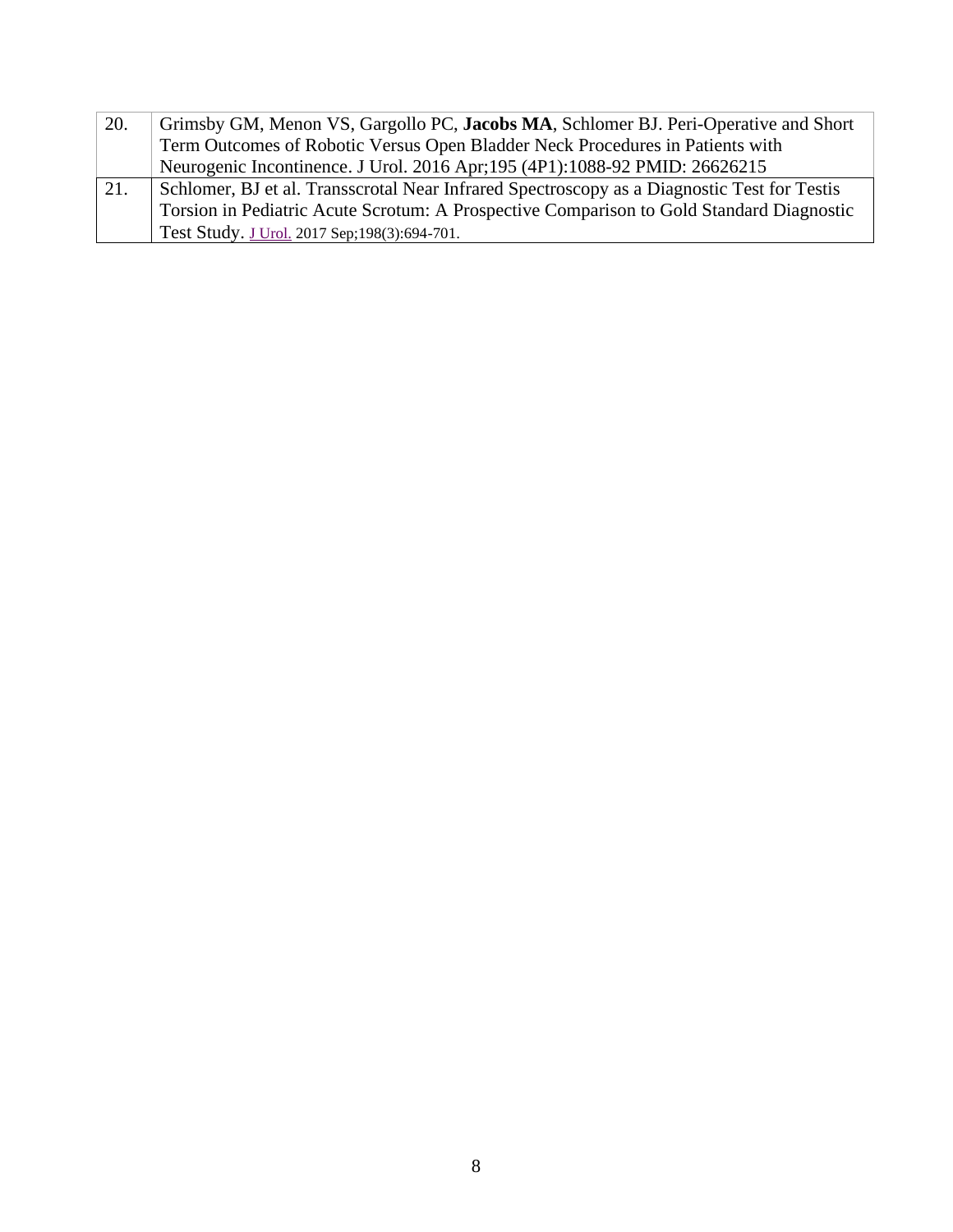| 22. | Sheth KR, Keays M, Grimsby GM, Granberg CF, Menon VS, DaJusta DG,<br>Ostrov L, Hill M, Sanchez E, Kuppermann D, Harrison CB, Jacobs MA, Huang R, Burgu B,<br>Hennes H, Schlomer BJ, Baker LA. Diagnosing Testicular Torsion before Urologic<br>Consultation and Imaging: A Validation of the TWIST Score. J Urol. 2016 Jun;195 (6):1870-<br>6 PMID: 26835833 |
|-----|--------------------------------------------------------------------------------------------------------------------------------------------------------------------------------------------------------------------------------------------------------------------------------------------------------------------------------------------------------------|
| 23. | Grimsby GM, Menon V, Schlomer BJ, Baker LA, Adams R, Gargollo PC, Jacobs MA. Letter<br>to the Editor Re: Long Term Outcomes of Bladder Neck Reconstruction without<br>Augmentation Cystoplasty in Children. J Urol 2016; 195:155-161. PMID: 26173106                                                                                                         |
| 24. | Grimsby GM, Jacobs MA. Barriers to Transition in Young Adults with Neurogenic Bladder.<br>J Pediatr Urol 2016 Aug; 12(4) 258-260. PMID: 27270070                                                                                                                                                                                                             |
| 25. | Silay MS, et al. Global minimally invasive pyeloplasty study in children: Results from the<br>Pediatric Urology Expert Group of the European Association of Urology Young Academic<br>Urologists working party. J Pediatr Urol. 2016 May 12. PMID: 27346071                                                                                                  |
| 26. | Grimsby G, Jacobs MA. Response to Editorial re 'Barriers to Transition in Young Adults<br>with Neurogenic Bladder'. J Pediatr Urol. 2016 Aug; 12(4): 260. PMID: 27555450                                                                                                                                                                                     |
| 27. | Schlomer BJ et al. Trans-scrotal Near Infrared Spectroscopy as a Diagnostic Test for Testis in<br>Pediatric Acute Scrotum: A Prospective Comparison to Gold Standard Diagnostic Test Study<br>J Urol. 2017 April 6. Epub ahead of print. PMID: 28392394                                                                                                      |
| 28. | Kern AJM et al. Simple visual review of pre- to post-operative renal ultrasound images<br>predicts pyeloplasty success equally as well as geometric measurements: A blinded<br>comparison with a gold standard. J Pediatr Urol. 2017 April 28. Epub ahead of print. PMID:<br>28511888                                                                        |
| 29. | Farber, N et al. Bowel Preparation Prior to Reconstructive Urologic Surgery in Pediatric<br>Myelomeningocele Patients. Canadian J Urol. 2017 Oct; 24(5).                                                                                                                                                                                                     |
| 30. | Grimsby G et al. Prospective evaluation of predictors of testis atrophy after surgery for testis<br>torsion in children. Urology. 2018 Jun; 116: 150-155. PMID: 6291205                                                                                                                                                                                      |
| 31. | Timberlake MD, Jacobs MA, Kern AJ, Adams R, Walker C, Schlomer BJ Streamlining risk<br>stratification in infants and young children with spinal dysraphism: Vesicoureteral reflux<br>and/or bladder trabeculations outperforms other urodynamic findings for predicting adverse<br>outcomes. J Pediatr Urol. 2018 Aug;14(4):319.e1-319.e7.                   |
| 32. | Chen CJ, Kavoussi N, Jacobs MA. Splenogonadal fusion: A rare finding during routine<br>orchiopexy. Urology Case Reports. Article In Press.                                                                                                                                                                                                                   |

Reviews, Chapters, Monographs and Editorials

| 1.               | <b>Jacobs M</b> and Foster HE Jr: Transurethral Resection of the Prostate. In: Management of |
|------------------|----------------------------------------------------------------------------------------------|
|                  | Benign Prostatic Hypertrophy. Kevin T. McVary (Editor). Humana Press, Totowa, NJ, 2003,      |
|                  | 163-193.                                                                                     |
| 2.               | Wotkowicz C, Jacobs MA, Libertino JA: Open Salvage Surgery. In: Emergencies in               |
|                  | Urology. Markus Hohenfellner and Richard Santucci (Editors). Springer, 2007, 466-485.        |
| 3.               | Jacobs M, Lendvay T: Robotic Surgery of the Kidney and Ureter in the Pediatric Population.   |
|                  | In: Robotic Urologic Surgery. Vipul Patel (Editor). Springer, 2012. 437-450                  |
| $\overline{4}$ . | Jacobs MA, Grady R, Bolnick DA: Current Circumcision Trends and Guidelines In: Surgical      |
|                  | Guide to Circumcision. David A. Bolnick (Editor). Springer, 2012. 3-8                        |
| 5.               | Snodgrass, W. Jacobs MA, Gargollo, P: Neurogenic Bladder. In: Pediatric Urology. Warren      |
|                  | Snodgrass (Editor). Springer, 2013. 223-258                                                  |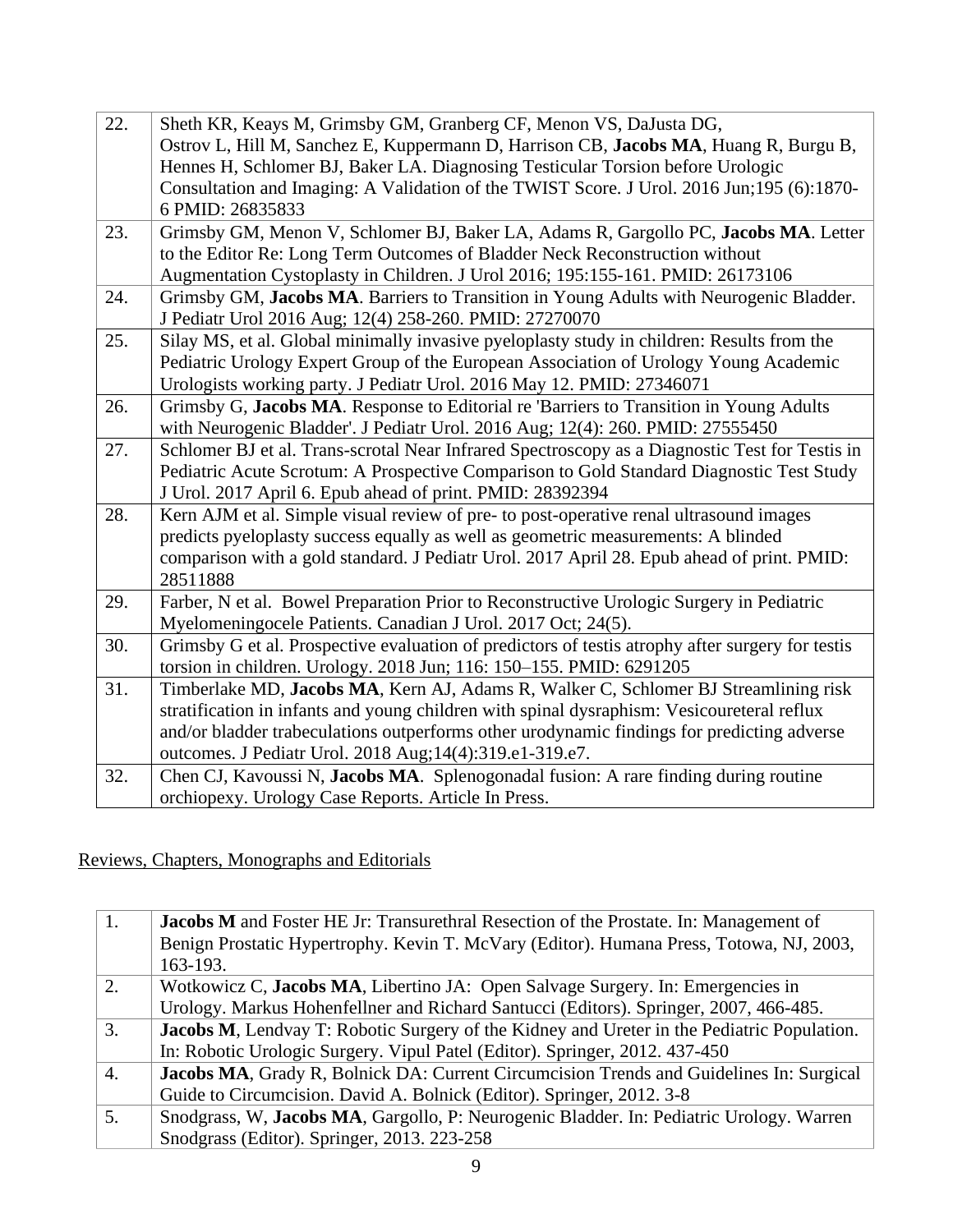| 6.  | Jacobs MA, Snodgrass W: Ureteroceles and Ectopic Ureters. In: Pediatric Urology. Warren<br>Snodgrass (Editor). Springer, 2013. 191-197 |
|-----|----------------------------------------------------------------------------------------------------------------------------------------|
|     |                                                                                                                                        |
| 7.  | Jacobs MA: Varicocele. In: Pediatric Urology. Warren Snodgrass (Editor). Springer, 2013.                                               |
|     | $103 - 115$                                                                                                                            |
| 8.  | Jacobs MA: Hernias and Hydroceles. In: Pediatric Urology. Warren Snodgrass (Editor).                                                   |
|     | Springer, 2013. 81-87                                                                                                                  |
| 9.  | Bruce J. Schlomer, MD; Micah Jacobs, MD Pediatric Neurogenic Bladder. In: AUA Core                                                     |
|     | Curriculum. Micah Jacobs (Editor). AUA University April 2019                                                                           |
| 10. | Micah Jacobs, MD Pediatric Trauma. In: AUA Core Curriculum. Micah Jacobs (Editor).                                                     |
|     | <b>AUA University March 2019</b>                                                                                                       |
| 11. | Matthew Timberlake, MD, Micah Jacobs, MD. Repair of Urethral Diverticulum, Congenital                                                  |
|     | and Acquired. In: Operative Manual of Pediatric and Adolescent Urological Reconstruction.                                              |
|     | Mohan Gundeti (Editor). Jaypee Brothers Medical Pubishers. In Press                                                                    |
| 12. | Catherine Chen, MD, Micah Jacobs, MD. Urologic Disorders. In: Pediatric Board Study                                                    |
|     | Guide: A Last Minute Review. Osama Naga (Editor). In Press.                                                                            |

#### Books/Textbooks

| Section Editor, Pediatric Urology: AUA Core Curriculum |
|--------------------------------------------------------|
|                                                        |

### Case Reports

| -   |  |
|-----|--|
|     |  |
| . . |  |

### Letters to the Editor

| $\sim$ |  |
|--------|--|

# Proceedings of Meetings

| . .      | Society of Fetal Urology Annual Meeting 2018, Chair |
|----------|-----------------------------------------------------|
| <u>.</u> |                                                     |

### Clinical Practice Guidelines

## Published/Accepted Abstracts: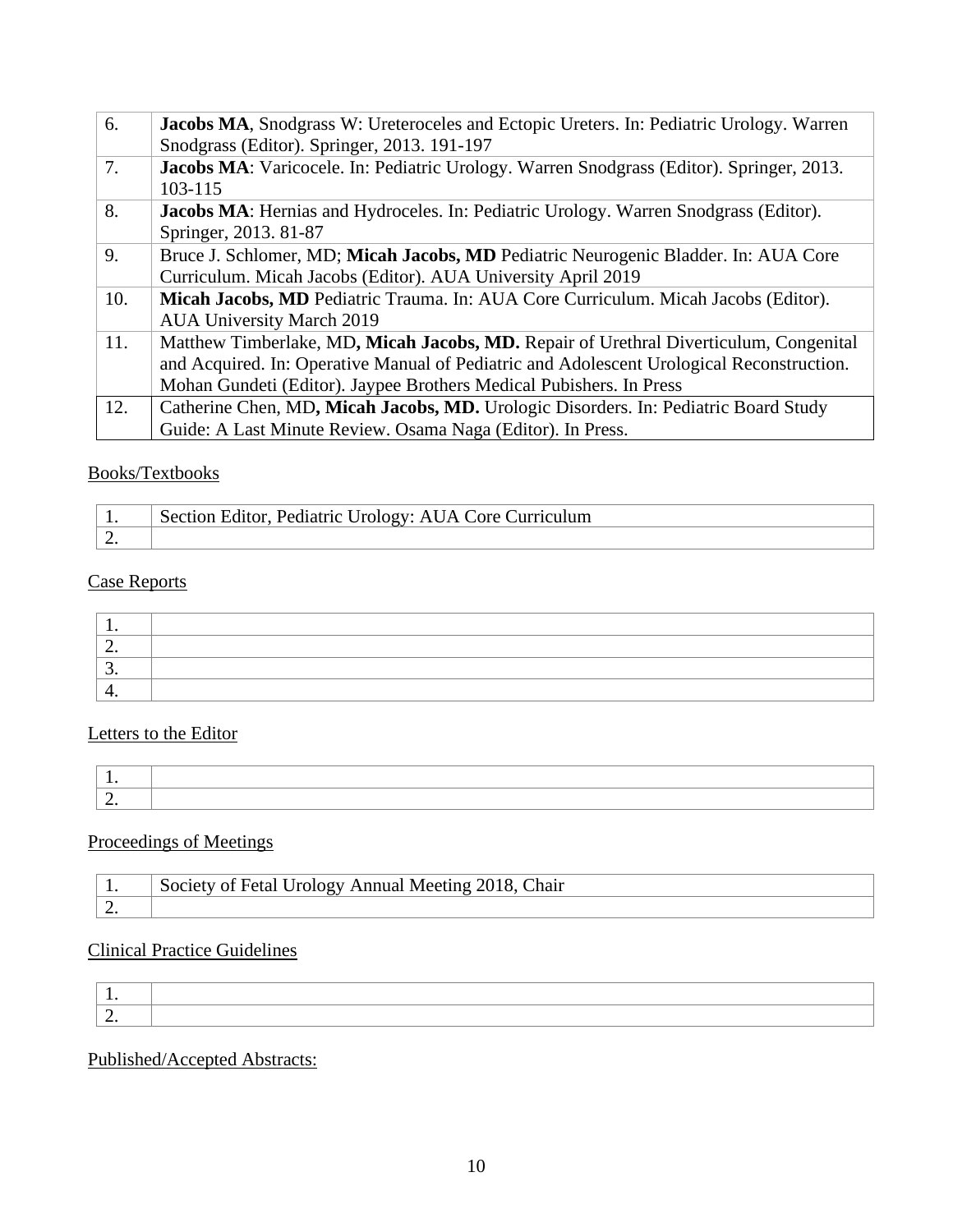| 1.  | Jacobs MA, Wotkowicz C, Baumgart E, Rieger-Christ KM, Libertino JA, Summerhayes IC.                                                                       |
|-----|-----------------------------------------------------------------------------------------------------------------------------------------------------------|
|     | Identification of epidermal growth factor receptor mutations in bladder cancer. American                                                                  |
|     | Urological Association Annual Meeting, Atlanta, Georgia. May 2006                                                                                         |
| 2.  | Jacobs MA, Wotkowicz C, Baumgart E, Silva Neto B, Rieger-Christ KM, Bernier T, Cohen                                                                      |
|     | MS, Zeheb R, Libertino JA, Summerhayes IC. Epidermal growth factor receptor status and                                                                    |
|     | the response of bladder carcinoma cells to erolotinib. New England Section of the American                                                                |
|     | Urological Association, 74th annual meeting, Providence, Rhode Island. Sept 2006                                                                          |
| 3.  | Baumgart E, Cohen MS, Jacobs MA, Wotkowicz C, Neto B, Rieger-Christ KM, Libertino                                                                         |
|     | JA, Summerhayes IC. Identification of the occurrence and clinical significance of epithelial                                                              |
|     | to mesenchymal transition in bladder tumors in vivo. New England Section of the American                                                                  |
|     | Urological Association, 74th annual meeting, Providence, Rhode Island. Sept 2006                                                                          |
| 4.  | Wotkowicz C, Baumgart E, Jacobs MA, Cohen M, Silva Neto B, Rieger-Christ KM,                                                                              |
|     | Libertino JA, Summerhayes IC. Altered localization of p120 catenin in bladder cancer is                                                                   |
|     | prognostic for node involvement. American Urological Association Annual Meeting,                                                                          |
|     | Anaheim, CA. May 2007                                                                                                                                     |
| 5.  | Baumgart E, Callum M, Jacobs MA, Wotkowicz C, Libertino JA. Intravesical Gemcitabine                                                                      |
|     | for treatment of BCG resistant high-risk transitional cell carcinoma. New England Section of                                                              |
|     | the American Urological Association, 75 <sup>th</sup> annual meeting, Boston, Massachusetts. Sept 2007                                                    |
| 6.  | <b>Jacobs MA, Roth RA.</b> Approaches to the retained stent. New England Section of the                                                                   |
|     | American Urological Association, 77th annual meeting, San Juan, Puerto Rico. May 2009                                                                     |
| 7.  | Jacobs MA, Hotaling J, Sorensen M, Rivara F, Koyle M, Voelzke B. Non-operative                                                                            |
|     | management of high-grade pediatric renal trauma from a national dataset. World Congress of                                                                |
|     | Pediatric Urology, San Francisco, CA. May 2010                                                                                                            |
| 8.  | Jacobs MA, Shnorhavorian M, Grady R, Mitchell M. Urinary continence in adolescence                                                                        |
|     | after the complete primary repair for exstrophy. American Urological Association Annual                                                                   |
|     | Meeting, San Francisco, CA. May 2010                                                                                                                      |
| 9.  | Granberg C, Gargollo P, Jacobs MA, Snodgrass W. Febrile urinary tract infections in                                                                       |
|     | newborns with spina bifida (Moderated Poster). AUA Annual Meeting, Atlanta, Ga. May                                                                       |
|     | 2012                                                                                                                                                      |
| 10. | Snodgrass W, Gargollo P, Jacobs MA. Cost savings from not catheterizing newborns with                                                                     |
|     | spina bifida. AAP Annual Meeting, New Orleans, LA. Oct 2012                                                                                               |
| 11. | De, S., Jacobs MA, Baker, LA. Vaginal Length in Prepubertal Virilized CAH Females.                                                                        |
|     | American Urological Association Annual Meeting. May 2013                                                                                                  |
| 12. | Keyes MA, Jacobs MA, Gargollo, PC, Snodgrass PC. Renal and bladder changes. American                                                                      |
|     | Urological Association Annual Meeting. May 2014                                                                                                           |
| 13. | Keyes MA, Gargollo PC, Jacobs MA, Snodgrass WT. Renal damage in Spina Bifida patients.                                                                    |
|     | American Urological Association Annual Meeting, May 2014                                                                                                  |
| 14. | Grimsby GM, Jacobs MA, Gargollo PC. Multi-Institutional review of outcomes. American                                                                      |
|     | Urological Association Annual Meeting, May 2014                                                                                                           |
| 15. | Gwen M. Grimsby, Bruce J. Schlomer, Melise A. Keays, Candace F. Granberg Daniel G.                                                                        |
|     | DaJusta, Vani S. Menon, Lauren Ostrov, Kunj R. Sheth, Martinez Hill, Emma J. Sanchez,                                                                     |
|     | Clanton B. Harrison, Micah A. Jacobs, Rong Huang, Berk Burgu, Halim Hennes, Linda A.                                                                      |
|     | Baker. Prospective Evaluation Of Assumed Predictors Of Atrophy After Testis Torsion.<br>Pediatric Urology Fall Congress. Prague, Czech Republic. Oct 2015 |
| 16. | Gwen M. Grimsby, Vani Menon, Bruce J. Schlomer, Linda A. Baker, Richard Adams,                                                                            |
|     | Patricio C. Gargollo, Micah A. Jacobs. Long Term Outcomes Of Bladder Neck                                                                                 |
|     | Reconstruction Without Bladder Augmentation. Pediatric Urology Fall Congress. Prague,                                                                     |
|     | Czech Republic. Oct 2015                                                                                                                                  |
|     |                                                                                                                                                           |